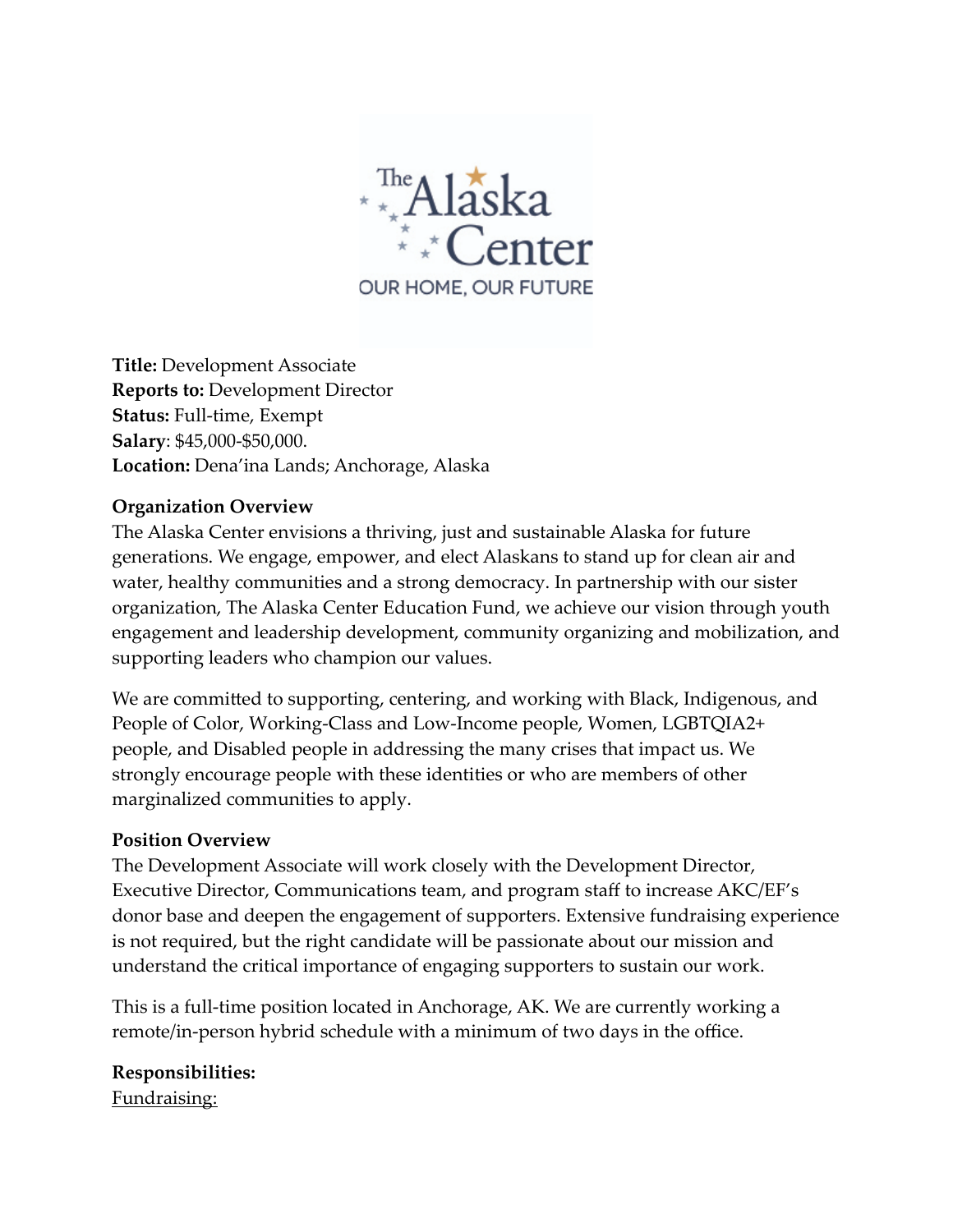- Coordinate with Development Director to plan and execute AKC/EF's Development Plan
- Support and assist direct mail and email grassroots fundraising campaigns
	- Plan and implement an annual calendar of mail and online campaigns
	- Produce and edit content for fundraising communications, social media, direct mail appeals, and other communications
- Provide integral support for AKC/EF's largest fundraiser, the spring auction, including supervision of silent auction (procurement, database, and auction)
- Manage monthly sustaining donor program
- Coordinate with the Organizing team to create strategies that inspire activists to become donors and ascend meaningful ladders of engagement
- Support grants team in timely processing, tracking, and writing grant proposals and reports as assigned

## Database Management

- Update and maintain clean donor data
- Record fundraising activity including correspondence with donors, appeal letters, and event data
- Create, maintain and assist in the management of online donation and ticket pages

# Gift Processing and Acknowledgement

- Process weekly contributions and prepare scheduled reports (first time donors, failed sustaining donors, etc.)
- Execute weekly gift acknowledgements; update content seasonally

**Qualifications:** We seek a candidate who is passionate about the vision and missions of AKC/EF and shares our organizational values. In addition, the right candidate will have the following qualifications:

- Genuine interest in people -- connecting them, understanding their interests, building relationships, and looking for opportunities to engage them in our work
- Comfort asking for financial support; appreciates the value of giving people opportunities to use their financial resources to uphold their values
- Commitment to understanding issues of race, class, gender, and other identities as they relate to philanthropy and to create a more equitable and inclusive fundraising program
- Great interpersonal skills, able to work well on a team and manage projects that require input from multiple staff, across departments
- Excellent written and verbal communication skills
- Organized, attention to detail, self-starter